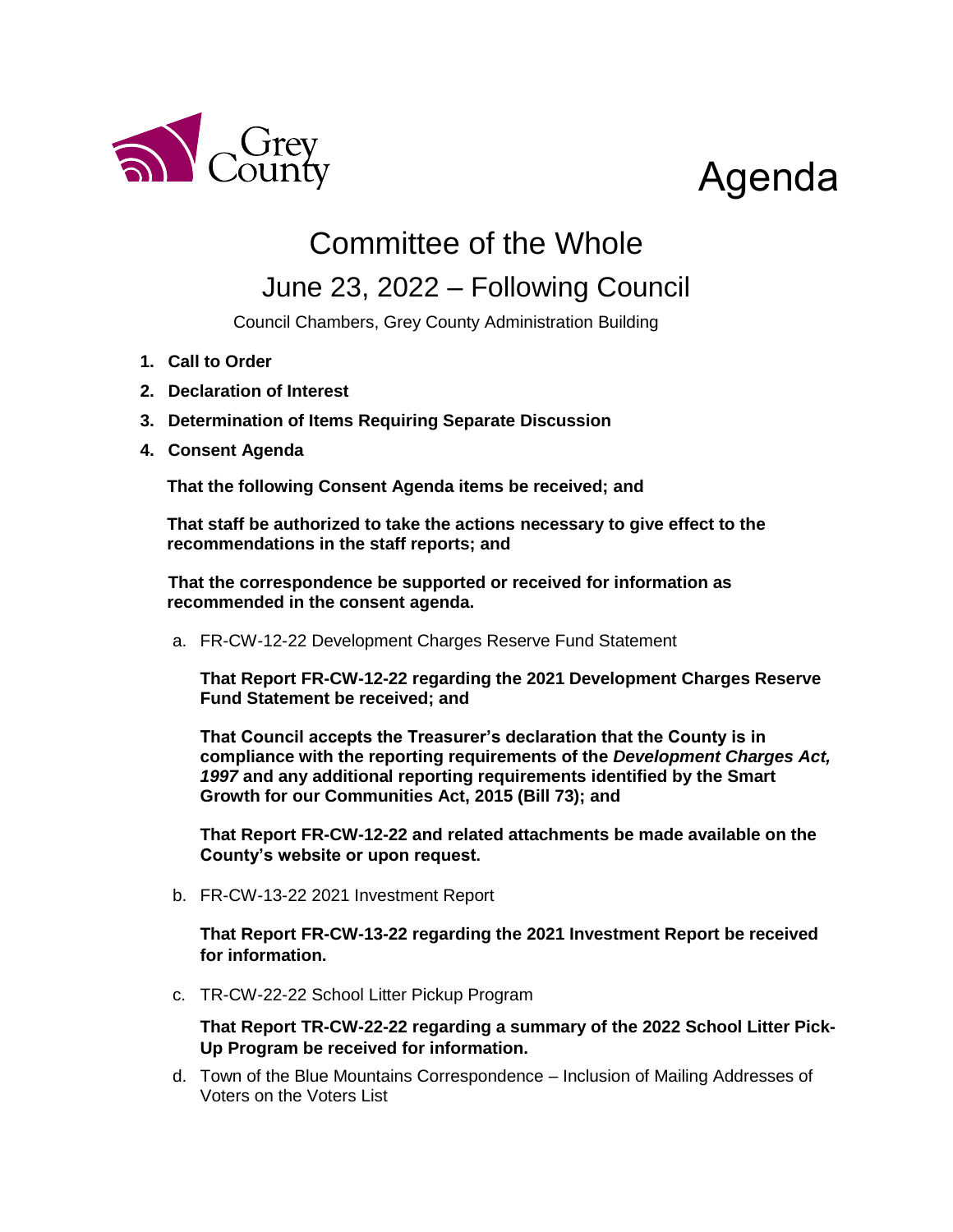**That the correspondence from the Town of the Blue Mountains regarding inclusion of the mailing addresses of voters on the voter's list, be received for information.** 

e. Mental Health and Addictions Task Force minutes dated June 7, 2022

**That the Mental Health and Addictions Task Force minutes dated June 7, 2022 be adopted as presented.**

f. Ontario Land Tribunal Appeals List (OLT)

**That the Ontario Land Tribunal Appeals List be received for information.** 

- **5. Items For Direction and Discussion**
	- a. PSR-CW-03-22 Supportive Outreach Program Information and Funding Request

**That Report PSR-CW-03-22 be received; and** 

**The Supportive Outreach Services work continues within the County of Grey; and**

**That approximately \$140,000 of Cannabis Legalization Implementation funding be utilized to support the program until March 31, 2023; and**

**That a request for program funding for the 2023/24 fiscal year be made to the province.**

b. TR-CW-21-22 Fleet Report

**That Report TR-CW-21-22 Fleet Review and Green Fleet Strategy be received; and**

**That an RFP to complete a feasibility study of electrical upgrades at Grey County facilities to accommodate conversion to battery electric vehicles be issued; and** 

**That funding for the feasibility study be taken from any surplus in the Transportation Services budget, or if no surplus is realized, the funds be transferred from the Transportation General Reserve.**

c. PDR-CW-22-22 Affordable Housing Planning Tools

**That Report PDR-CW-22-22 regarding Affordable Housing Planning tools be received; and**

**That Report PDR-CW-22-22 be shared with member municipalities in Grey County for information purposes; and**

**That Report PDR-CW-22-22 be used as background materials to inform the County's delegation request to the Ministry of Municipal Affairs and Housing**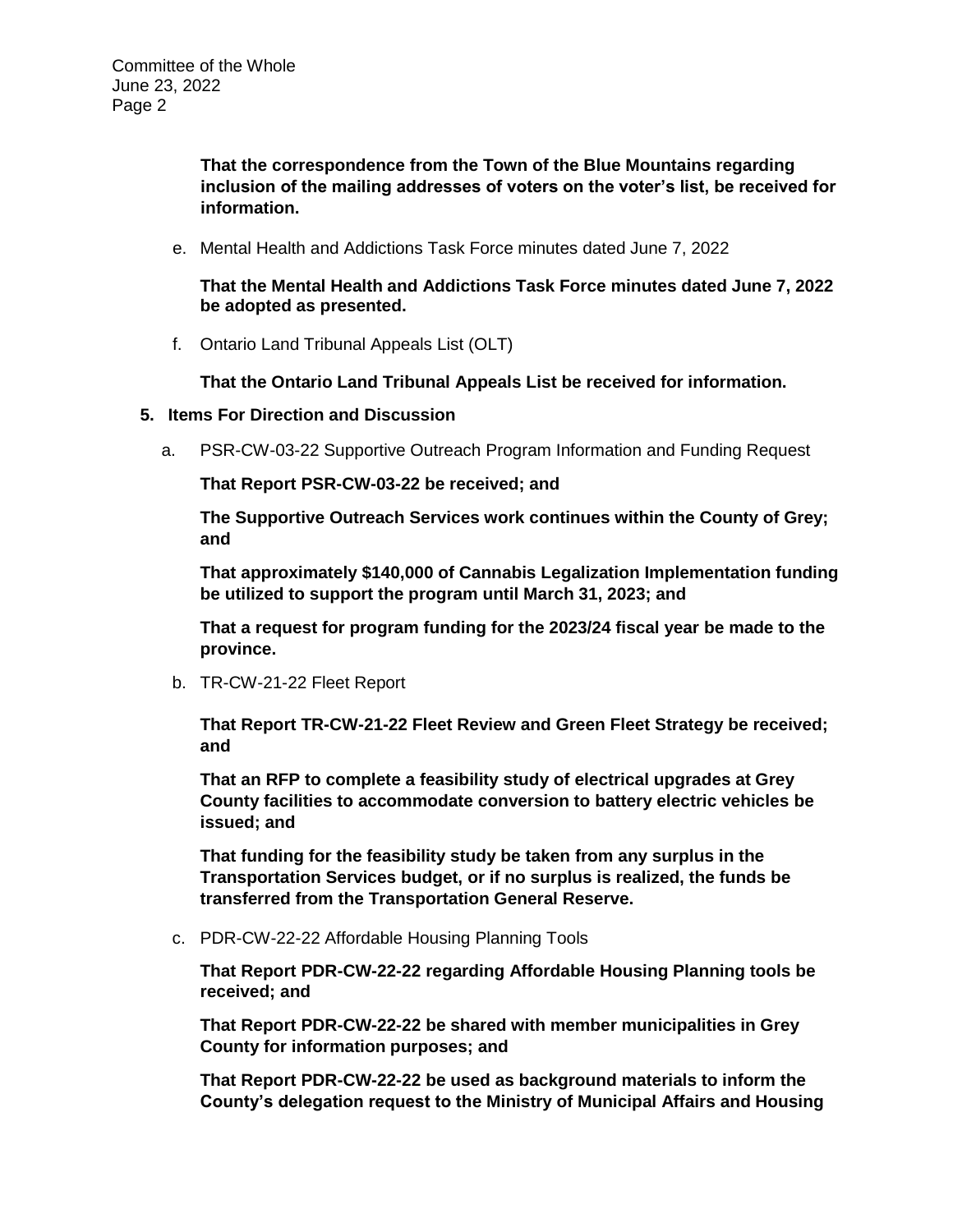Committee of the Whole June 23, 2022 Page 3

**as part of the coming Association of Municipalities of Ontario conference.**

d. Addendum to PDR-CW-16-22 Hutten OPA 14

**That all written and oral submissions on Official Plan Amendment Number 14 were considered and helped to make an informed recommendation and decision; and**

**That Addendum to Report PDR-CW-16-22 be received, and that Amendment Number 14 to the County of Grey Official Plan to permit the redesignation of 6.83 ha of 'Rural' lands to 'Space Extensive Commercial and Industrial – Site Specific' for the purpose of establishing a landscaping business on lands legally described as Part Lot 16, Concession 5, Registered Plan 16R10169 Part 3 (geographic Township of Derby), now the Township of Georgian Bluffs, be supported, and a by-law to adopt the County Official Plan Amendment be prepared for consideration by County Council.**

e. PDR-CW-23-22 Appeal of B03-2022

**That Report PDR-CW-23-22 regarding an overview of Town of The Blue Mountains Consent application B03-2022 on lands described as Part of Parklot 13, North East Side of Alfred Street, Plan Thornbury, being Part 1 of Plan 16R-9210 (adjacent immediately west of lands locally known as 154 Alfred Street West) be received; and**

**(Move either option 1 or option 2)**

#### **Option 1**

**That staff be directed to pursue the appeal of consent application B03-2022 to the Ontario Land Tribunal with respect to the Town Committee of Adjustment's decision to exclude the County's road widening request as a condition of consent, on the proposed severed and retained lands.**

#### **Option 2**

**That staff be directed to withdraw the appeal of consent application B03-2022 to the Ontario Land Tribunal.**

**6. Closed Meeting Matters**

**That Committee of the Whole does now go into closed session pursuant to Section 239 (2) of the Municipal Act, 2001 as amended to discuss:**

**i. Personal matters about an identifiable individual, including municipal or local board employees** (compensation)